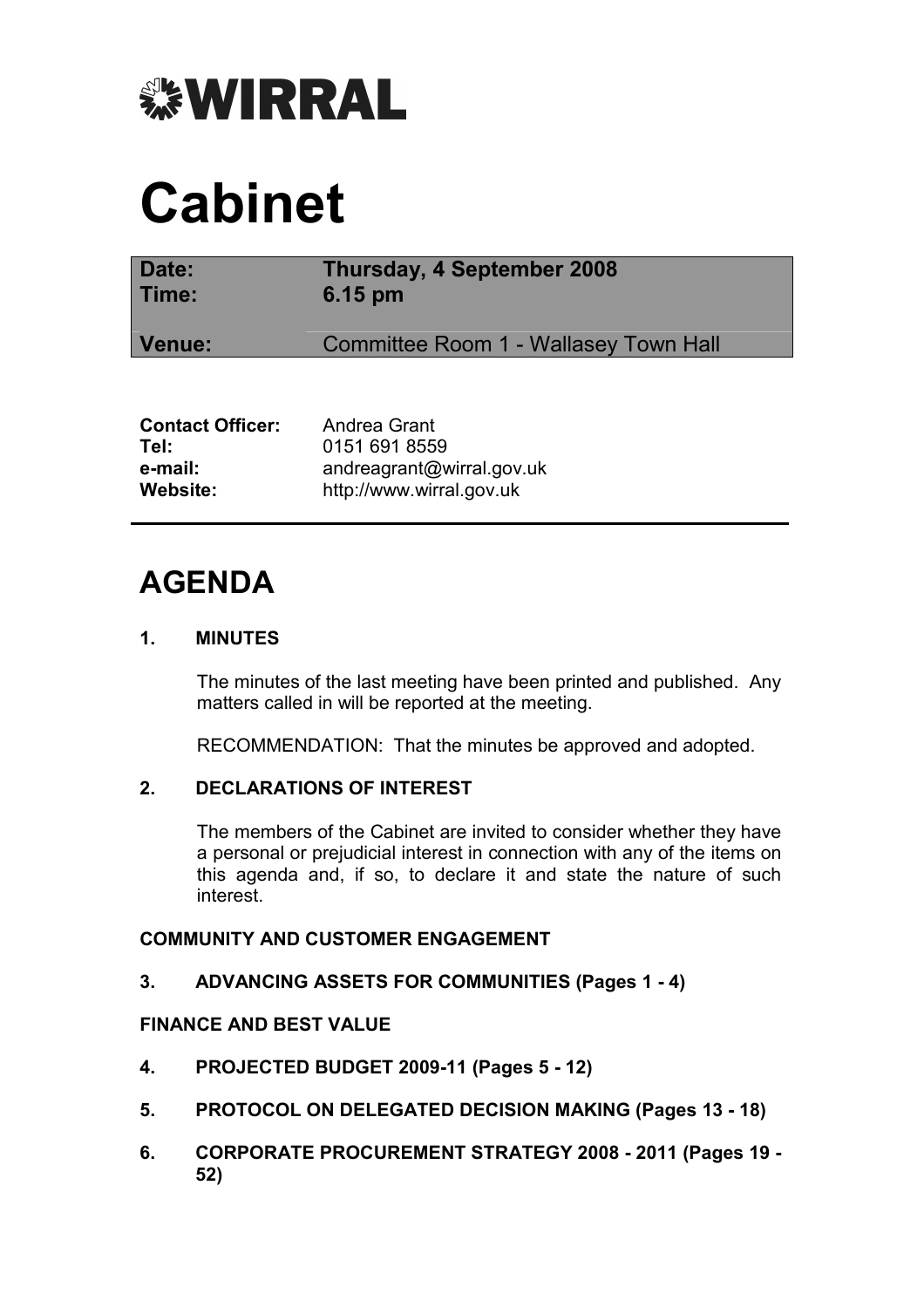7. CORPORATE PLAN FINANCIAL AND PERFORMANCE MONITORING SUMMARY (Pages 53 - 144)

# CORPORATE RESOURCES

8. COMPREHENSIVE PERFORMANCE ASSESSMENT (CPA) - USE OF RESOURCES (Pages 145 - 168)

#### ENVIRONMENT

- 9. 'REDUCING THE COUNCIL'S CARBON FOOTPRINT' PROGRESS REPORT (Pages 169 - 182)
- 10. IMPROVING ENVIRONMENTAL QUALITY PROJECT PLAN (Pages 183 - 194)

#### CHILDREN'S SERVICES AND LIFELONG LEARNING

- 11. DIRECT PAYMENTS (Pages 195 198)
- 12. ALTERNATIVE MEANS TO FUND NATIONAL MINIMUM FOSTERING ALLOWANCES (Pages 199 - 206)

#### STREETSCENE AND TRANSPORT SERVICES

- 13. 2008/9 LOCAL TRANSPORT CAPITAL PROGRAMME COMMUNITY SAFETY AND WALKING STRATEGY PROGRAMMES INCLUDING FEEDBACK FROM AREA FORUMS ON DE-CENTRALISATION OF FUNDING (Pages 207 - 226)
- 14. HIGHWAY AND ENGINEERING SERVICES PROCUREMENT EXERCISE - 4PS GATEWAY HEALTH CHECK 2 REVIEW (Pages 227 - 240)

# SOCIAL CARE AND INCLUSION

15. TRANSFORMING ADULT SOCIAL SERVICES – ACHIEVING A STABILISED AND SUSTAINABLE BUDGET (Pages 241 - 248)

#### HOUSING AND COMMUNITY SAFETY

16. WIRRAL PARTNERSHIP HOMES - PROPOSED AMENDMENTS TO CONSTITUTION (Pages 249 - 254)